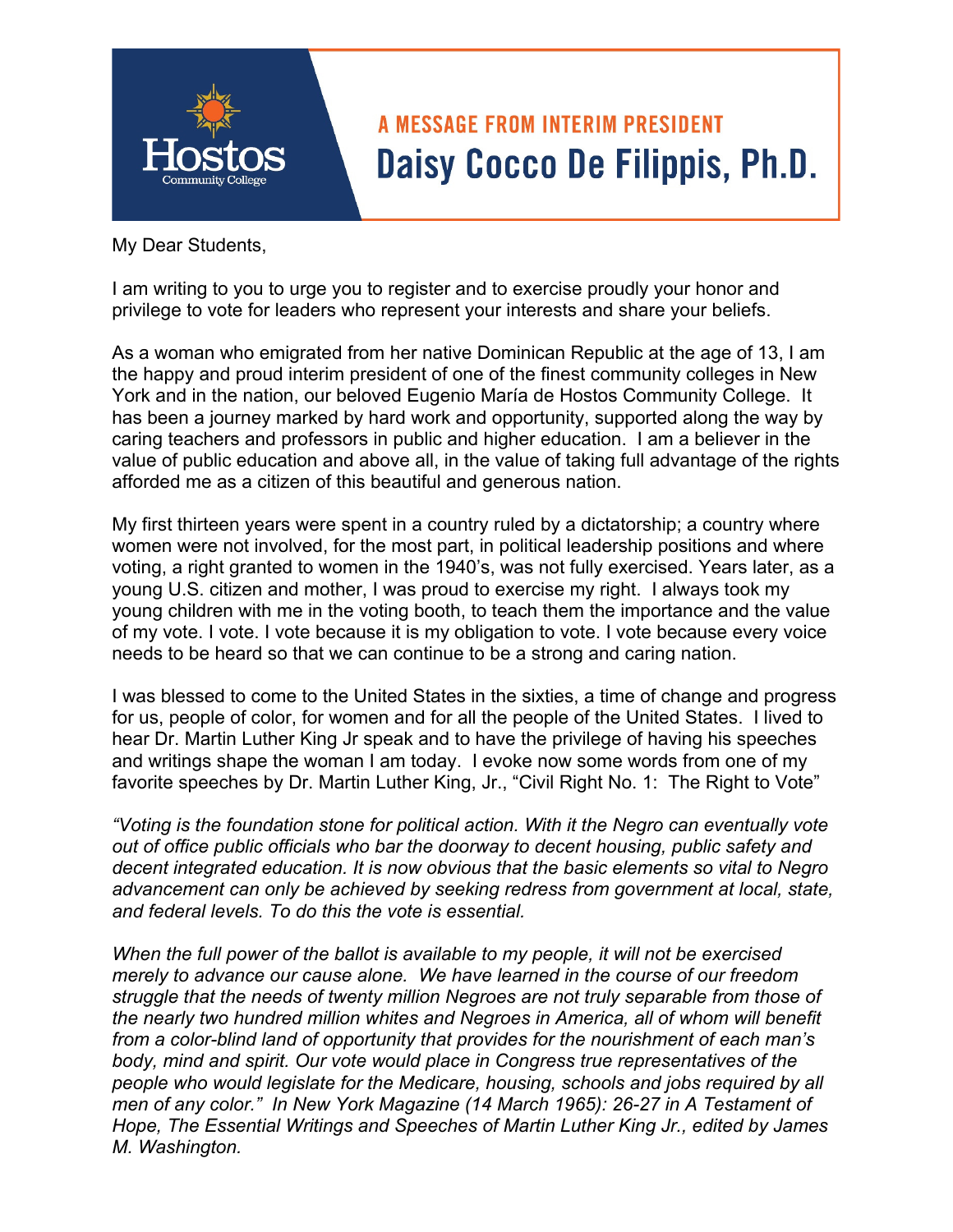My dear students, if you have not done so, I urge you to register and to have friends and family register to vote. More than ever, taking personal responsibility to ensure that you and yours will cast a ballot on November 3rd has become imperative. For it is about power, the power to contribute to the shaping and the fabric of life in this beautiful country. Statistics show that the young of every ethnicity, and African American and Latinos in general, vote in much smaller numbers than the older mainstream population. As Dr. King taught us, we all must be heard and must be counted. Be at the voting booth, exercise your right and be counted, for it is a privilege that was earned by the struggle, suffering and sacrifice of so many who came before you. This is a responsibility that we cannot walk away from. Be there! Silence is not a luxury any of us can afford during a pandemic and the struggle for fair, equal and just treatment for so many of us, as exemplified by the Black Lives Matter Movement.

For you and yours I wish a hopeful future brought about by the election of leaders who represent us and our interests. Please see relevant deadlines for registering to vote below.

Mil gracias y bendiciones!

Daisy Cocco De Filippis, Ph.D. Interim President

#### **Voter Registration Deadlines for the General Election Mark your calendars, General Election Day is Nov. 3**

Our vote is our voice. Keep in mind these important dates and deadlines ahead of the General Election!

> Sept. 22: National Voter Registration Day Oct. 9: Voter Registration Deadline for General Election Oct. 24 – Nov. 1: Early Voting for General Election

#### **Change of Enrollment**

Change of Enrollments are effective immediately, except for those filed between Feb. 15-June 30. Change of Enrollments filed between Feb.15-June 30 will take effect on June 30.

# **OCT. 9**

Mail Registration: Last day to postmark application for the General Election. Must be received by Board of Elections by Oct. 14.

In Person Registration: Last day application must be received by Board of Elections to be eligible to vote in the General Election. If honorably discharged from the military or have become a naturalized citizen since Oct. 10, you may register in person at the Board of Elections up until Oct. 24.

#### **Change of Address OCT. 14**

Changes of address for the General Election received by this date must be processed.